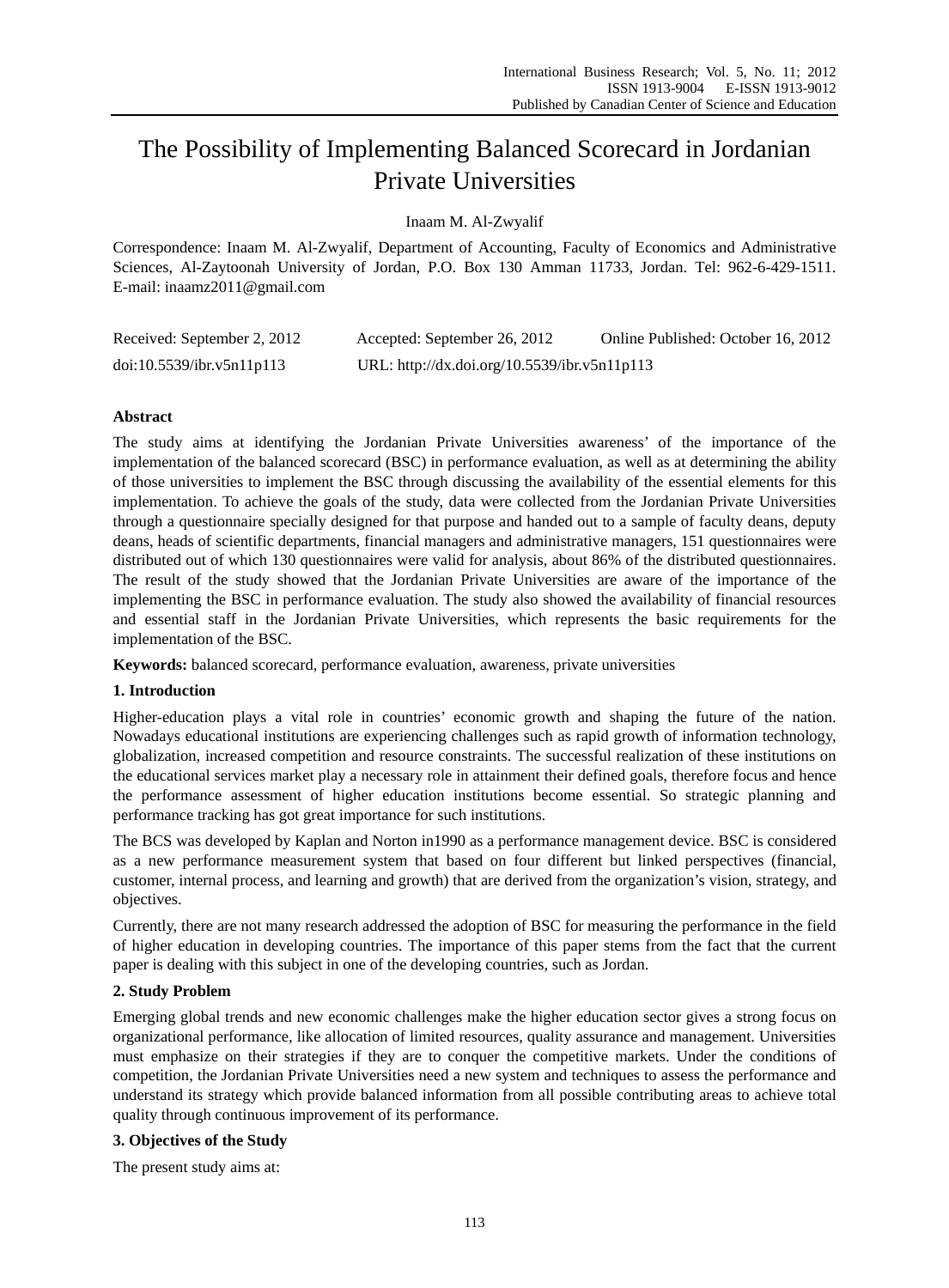- 1) Highlighting the suitability of BSC for educational institutions.
- 2) Identify the Jordanian Private Universities' awareness of the importance of the implementation of the BSC in performance.
- 3) Determining the capacity of Jordanian Private Universities for the implementation of the BSC.

# **4. Theoretical Framework and Previous Studies**

# *4.1 Theoretical Framework*

It is known that the traditional performance evaluation system focus on measuring the financial performance and doesn't reflect the value of most intangible assets, which represent an important aspect of the market value of organizations as knowledge and skill among workers, relationships with customers and managers, and management expertise. Thus, financial framework cannot provide a comprehensive picture of performance.

In today's competitive environment, financial performance measures are not sufficient in themselves; they should be integrated with nonfinancial measures in a well-designed performance measurement system. Financial performance measures summarize the results of past actions and nonfinancial performance measures concentrate on current activities, which will be drivers of future financial performance (Hilton, 2002, 456).

For these purposes, the BCS was developed by Kaplan and Norton in1990 as a performance management device. It generally involves identifying a set of performance measures that are related to and drive strategy implementation (Kaplan & Norton, 1992; Kaplan & Norton, 1996a). The BSC is a systematic approach to performance measurement that translates an organization's strategy into clear objectives, measures, targets, and initiatives, and integrates an appropriate mix of short- and long-term financial and non-financial performance measures used across the organization. To implement the BSC the organization should articulate goals for time, quality, performance and service and then translate these goals into specific measures (Kaplan & Norton, 1992). The BSC approach offers a guide for what should be measured to reach the balance of the implications in all functional areas, resulting from the strategic goal (Punniyamoorthy & Murali, 2008). It is a general and flexible approach to performance measurement and can be adapted to work in companies, public sector, and nonprofit enterprises. The BSC measures organizational performance across four different but linked perspectives that are derived from the organization's vision, strategy, and objectives (Atkison, Kaplan & Young, 2007, 395).

The four measurement perspectives in the BSC, figure (1), are:

- Financial perspective: Focuses on desired financial results. The measures chosen for this perspective include many ratios or financial items, such as return on investment, operating income, residual income, inventory turnover, and revenue growth.
- Customer perspective: Focuses on meeting customer needs, including product design, order taking, delivery, and post-sales service. Measures for this perspective address factors that relate to customer satisfaction, such as: customer retention, market share, lead time, Defects, and customer complaints.
- Internal business process perspective: Focuses on the methods and practices used inside the organization to produce and deliver products. The internal business process perspective identifies the critical operating, innovation, post-sales service. Measures for this perspective address factors such as: cycle time, new product introductions, technological capability, order response time, and capacity utilization.
- Learning and growth Perspective: Focuses on the future-new strategies, continuous improvement, employee learning, etc. Measures for this perspective address factors such as: employee skills, industry leadership, new patents, and organizational learning.

The measures in the four perspectives are linked together on a cause-and-effect basis. For example, learning is necessary to improve internal business processes, which in turn improves the level of customer satisfaction, which in turn improves financial results. Organizations that use the BSC is not necessarily committed to apply the four perspectives of the BSC but could modify the model according to the requirements of their work (Cullen, Joyce, Hassall & Broadbent, 2003).

However, many organizations failed in building a BSC. Therefore, organizations should be aware of the common pitfalls in developing a BSC, which include the following: (a) senior management is not committed; (b) scorecard responsibilities don't filter down; (c) the scorecard is treated as a one-time event; and (d) the BSC is treated as a system or consulting project (Atkison et al., 2007, 425-426).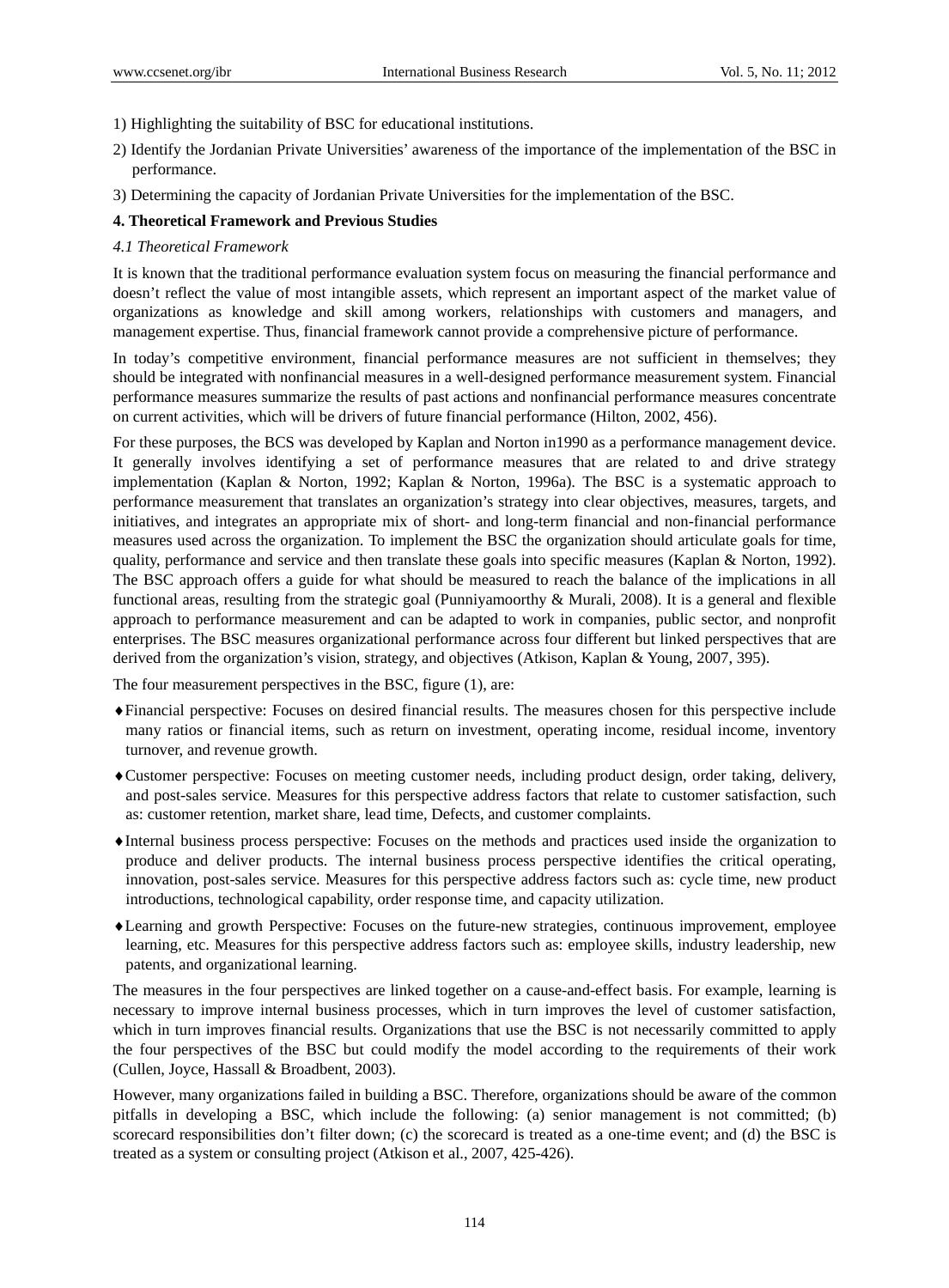

Figure 1. BSC Perspectives

Source: Kaplan & Norton (1996b).

#### *4.2 Previous Studies*

Although some studies have addressed the application of the BSC in the field of education, but in general there is a lack of academic research related to this issue (Karathanos & Karathanos, 2005). Hafner (1998) developed a BSC for educational institutions using the University of California with 9 campuses as the case. Chang and Chow (1999) stated that rather than focusing on financial measures, higher education has historically focused on academic measures. Ruben (1999) in his study supports this by identifying cluster measures from diversified areas like peer assessments and public services for higher education dashboard. Dilanthi and Baldry (2000) used BCS to measure the performance of the educational institutions. The study stresses the relationship between performance measurement and performance quality under the model of BSC.

According to Sutherland (2000), the Rossier School of Education at the University of Southern California used the BSC to evaluate its academic program. Bremser and White (2000) used the BSC to help in the design of curriculum for accounting education program. Delker (2003) in his paper developed BSC model for the California State University. Similarly Cullen, Joyce, Hassall and Broadbent (2003) developed the BSC model for the Mid Ranking UK University.

Karathanos and Karathanos (2005) study aimed at showing the performance indicators of the first three winners of the Malcolm Baldrige National Quality Award 2003. The study concentrated on the need for alignment of performance measures with vision, mission and strategic goals. Chen, Yang and Shiau (2006) have used the BCS to create a system for evaluating the performance of the Chin Nmin Institute of Technology in Taiwan. Papenhausen and Einstein (2006) demonstrated the application of BSC in the faculty of business and use the College of Management at the University of York as a case study.

In another study conducted by Umashankar and Dutta (2007), BSC was used to measure the efficiency of the management at Indian universities. The study found that the BSC could enable these universities to identify and correct significant deviations and design appropriate strategies. Nayeri, Mashhadi and Mohajeri (2007) developed the BSC model in order to assess the strategic environment of higher education in the field of business in Iran. Raghunadhan (2009) assessed the institutes of higher education which is funded by the government of India, and used the BCS to compare institutes surveyed. The results indicated that the concepts of strategic management are applied in these institutes. Beard (2009) argued that the BSC is suitable for use in higher education, and he has shown many successful applications of the BSC in this area. Also Umayal and Suganthi (2010) presented a model for measuring performance of an educational institution based on BSC approach. Measurement criteria were also suggested to assess the performance according to the four perspectives of the BSC. In addition, Yu, Hamid, Ijab and Soo (2009) discussed the appropriateness of adopting electronic BSC to measure the quality of performance for academic staff in higher education. The research showed that the electronic BSC is appropriate and effective for this purpose.

Cullen, Goyce, Hassall and Brodbent (2003) suggested that educational institutions used the BSC to enhance the importance of performance management instead of just monitoring. Educational costs and benefits need to be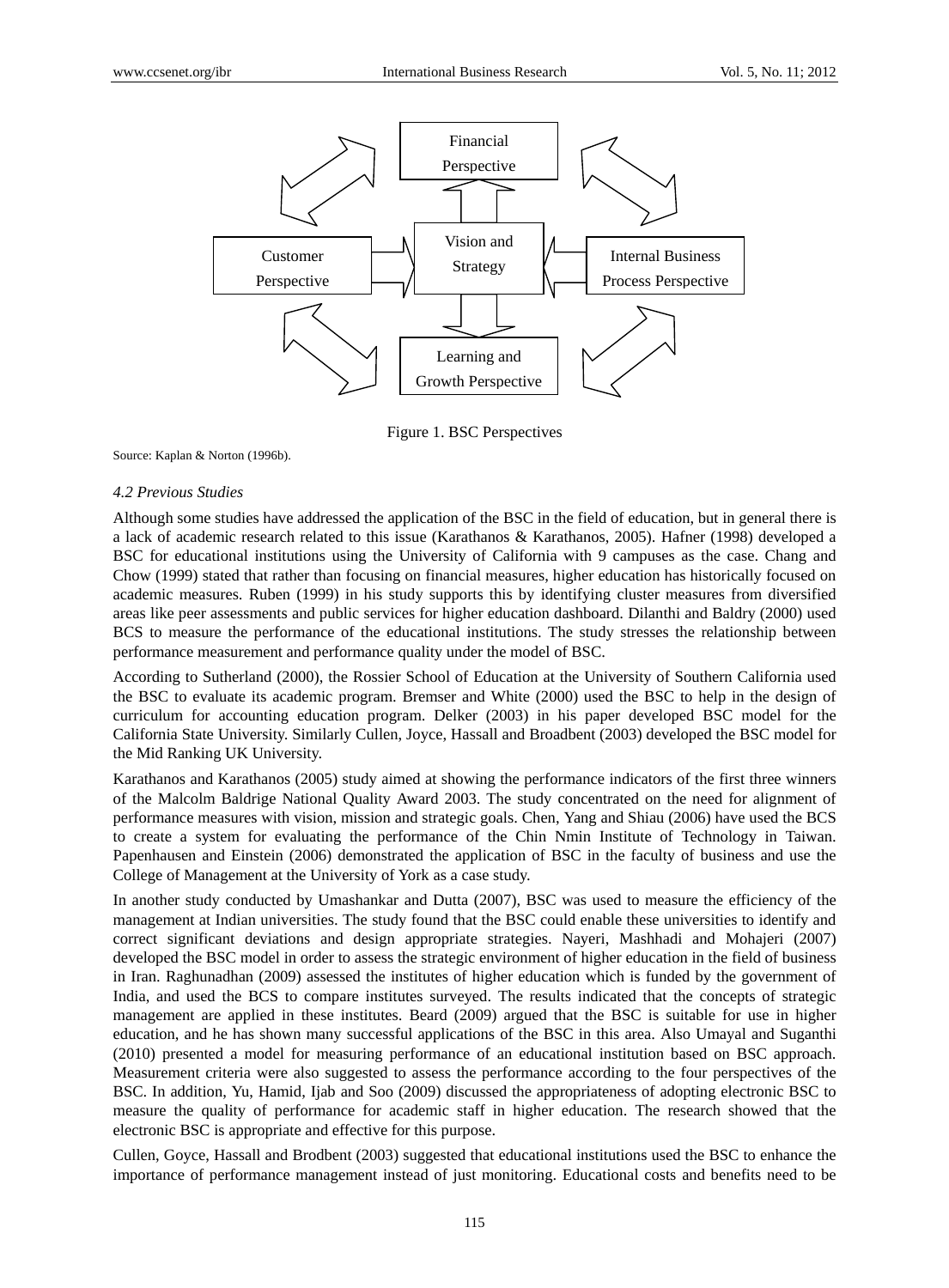considered while implementing performance managements (Chen, Yang & Shiau, 2006). Branes (2007) noted that as higher education moves in the direction of performance management, BSC aims to provide a concise solution to manage a complex process of assessment, evaluation and reflection at various levels within the institution.

#### **5. Study Hypotheses**

To achieve the objectives of this paper the following main and sub-hypotheses were suggested:

H1: Private universities in Jordan realize the importance of implementing the BSC in performance evaluation.

H2: Private universities in Jordan have the basic requirements for the implementation of the BSC.

The Second Hypothesis (H2) has the following sub-hypotheses:

H2a: Private universities in Jordan have sufficient financial resources for the implementation of the BSC.

H2b: Private universities in Jordan have the essential staff for the implementation of the BSC.

## **6. Research Methodology**

## *6.1 Measuring Instrument*

A two-part questionnaire was formed according to the nature of the research subject and literature review. The questionnaire was piloted with a similar sample of respondents selected from Jordanian Private Universities based in Amman, the capital city. The aim was to assess the applicability of the questionnaire and readability of its items. To assess the face validity of the questionnaire, it was also handed to 8 academic reviewers from reputable business school in Jordan. Some items were changed, reformulated and added based on their valuable feedbacks. The reliability test was applied to examine the internal consistency of the research instrument. The Cronbach's alpha coefficient was (0.91) which confirms the reliability of the questionnaire.

The first part of the questionnaire measured the realization of the importance of implementing the BSC using (10) questions and the second part measured the ability to implement the BSC through the availability of financial resources and the essential staff using (12) questions. In addition to the three demographic questions which were qualification, position and experience.

The scale of measuring is a five-point scale (Likert type). Answers ranged between, highly agree, agree, somewhat agree, disagree, and highly disagree.

#### *6.2 Research Population and Sample*

The Jordanian Private Universities were the target population of this study. According to Higher Education Accreditation Commission in Jordan, there are 16 private universities (Higher Education Accreditation Commission, 2012). The choice of private universities stems from the need to use a way to develop and enhance the performance of these universities in order to improve the quality of the educational process and enable them to compete in the educational services market. Moreover, these universities are receiving much attention from the highest formal levels in Jordan due to the importance of their role in the economic growth and sustainable development.

The questionnaire was administered to a sample of the faculty deans, deputy deans, heads of scientific departments, financial managers and administrative managers, 130 questionnaires were distributed out of which 112 questionnaires were valid for analysis, with rate of return almost 86%.

#### *6.3 Methods of Data Analysis*

The descriptive and analytical statistical techniques were applied in the analysis by using the mean, standard deviation, percentage and frequency. Also one sample t-test was applied to test the study hypotheses.

# **7. Results of the Study and Hypotheses Testing**

#### *7.1 Demographical Characteristics Analysis of Respondents*

Table 1 shows the distribution of the sample according to qualification, position and experience.

The table illustrates that around (74.1%) or nearly three quarters of respondents have PhD Degree. As well (31.3%) of the respondents were in dean position, (25.9%) in deputy dean position and (25%) in head of scientific department position. As for experience in the job, the vast majority of participants having a job experience ranging between 11-15 years (42.9%) and more than 15 years (42.9%). In general, the previous results suggest that respondents are able to absorb the questionnaire and provide reliable information.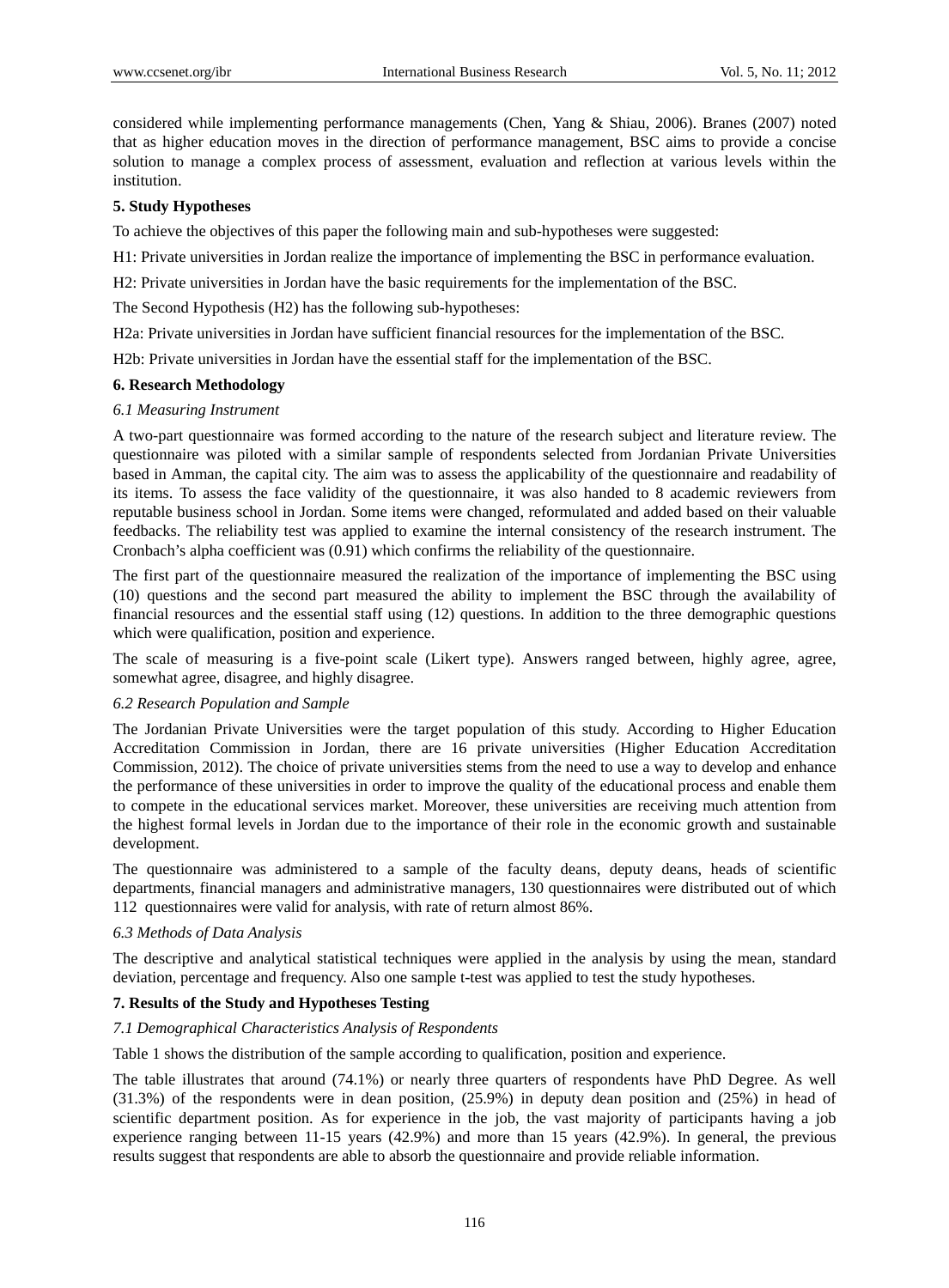| Variables     |                               | Frequency                    | Percent                  |
|---------------|-------------------------------|------------------------------|--------------------------|
| Qualification | Bachelor's Degree             | 17                           | 15.2%                    |
|               | Master's Degree               | 12                           | 10.7%                    |
|               | PhD Degree                    | 83                           | 74.1%                    |
|               | Others                        | $\overline{\phantom{a}}$     | $\overline{\phantom{0}}$ |
|               | Total                         | 112                          | %100                     |
| Position      | Dean                          | 35                           | 31.3%                    |
|               | Deputy Dean                   | 22                           | 19.6%                    |
|               | Head of scientific department | 28                           | 25%                      |
|               | Financial manager             | 14                           | 12.5%                    |
|               | Administrative manager        | 13                           | 11.6%                    |
|               | Total                         | 112                          | %100                     |
| Experience    | 5 years or less               | $\qquad \qquad \blacksquare$ | $\overline{\phantom{0}}$ |
|               | $6-10$ years                  | 28                           | 25%                      |
|               | 11-15 years                   | 36                           | 32.1%                    |
|               | More than15 years             | 48                           | 42.9%                    |
|               | Total                         | 112                          | %100                     |

#### Table 1. Sample Profile

#### *7.2 Descriptive Analysis*

Descriptive Analysis was used to assess the results obtained from the questionnaires as listed in table 2 and 3.

Table 2 shows the arithmetic means of the phrases related realization of the researched universities of the importance of the implementation of the BSC. The overall mean of the respondents' answers here was (4) and the standard deviation was (0.36), all paragraphs were above the default mean (3), which confirm respondents' belief in the existence of awareness among Jordanian universities about the importance of the implementation of the BSC.

|  |  | Table 2. Descriptive Statistics for: Importance of Implementing BSC in the Evaluation of Performance |
|--|--|------------------------------------------------------------------------------------------------------|
|  |  |                                                                                                      |

| Items                                                                                                      | Mean | <b>Standard Deviation</b> |
|------------------------------------------------------------------------------------------------------------|------|---------------------------|
| The BSC enables employees to absorb the cause and impact of their work tasks.                              | 4.26 | 0.51                      |
| There is the belief of the importance of a BSC to assess the performance.                                  | 4.20 | 0.42                      |
| The measure of financial performance is related to owners and the measure of operating performance related | 3.94 | 0.62                      |
| to management.                                                                                             |      |                           |
| Nonfinancial (operational) measures can affect the ongoing success of any organization in the long-term.   | 4.06 | 0.68                      |
| The use of BSC produces the information needed to develop and improve performance.                         | 4.29 | 0.73                      |
| The traditional performance evaluation system suffers from several deficiencies which require replacing it |      | 0.58                      |
| with another one.                                                                                          |      |                           |
| The BSC system determines the activities which were the reason in the financial outcomes.                  | 4.00 | 0.76                      |
| Operational standards can give an important signal about the value of the organization.                    | 3.82 | 0.81                      |
| There is a belief that operational standards pertaining to financial standards.                            | 3.78 | 0.91                      |
| The expected benefit of the use of the BSC system is more than the cost of their use.                      | 4.63 | 0.83                      |
| Total field                                                                                                | 4.00 | 0.36                      |

Table 3 shows the answers of respondents on statements related to the availability of adequate financial resources for implementing the BSC. The results indicate that all means were above the default arithmetic mean (3), also the overall mean of this field was (4.35), and the standard deviation was (0.56) which demonstrates that the private universities in Jordan could afford the cost of implementing the BSC.

Also table 3 demonstrates means and standard deviations of the availability of essential staff for implementation the BSC. The mean for all answers about this area and the standard deviation were (4.35) and (0.56), respectively. The mean of each statement was greater than default mean (3), this means that the respondents believe that the essential staff are available in those universities for the implementation of the BSC.

Furthermore, table 3 indicates that the overall mean of the two fields (availability of financial resources and staff) was  $(4.27)$ , which is greater than  $(3)$ , and the standard deviation was  $(0.61)$ . This result indicates that the participants believe that the basic requirements for the implementation of the BSC are available in Jordanian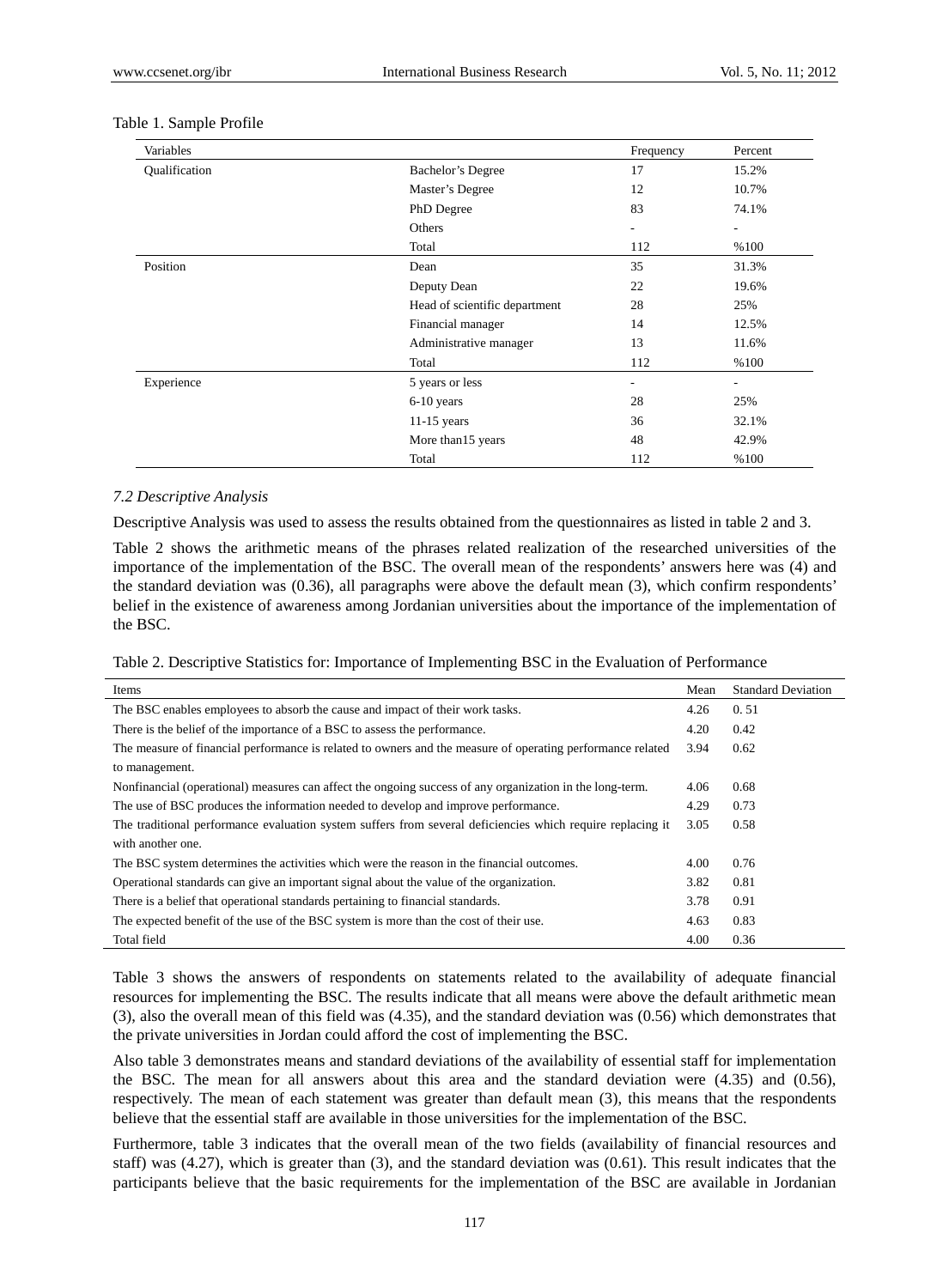# Private Universities.

## Table 3. Descriptive Statistics for: Availability of the Basic Requirements for the Implementation of the BSC

| Items                                                                                                           | Mean | Standard  |
|-----------------------------------------------------------------------------------------------------------------|------|-----------|
|                                                                                                                 |      | Deviation |
| Availability of Financial Resources to Implement the BSC                                                        |      |           |
| There is adequate financial capacity to shift to BSC system.                                                    | 4.55 | 0.77      |
| There are sufficient funds can allocate for training programs related to BSC system.                            | 4.68 | 0.81      |
| There is an ability to afford the training of employees, who are involved in using the BSC.                     | 4.42 | 0.38      |
| Sufficient funds are available for feedback needed to develop the BSC.                                          | 3.85 | 0.63      |
| There are sufficient funds to attract experiences that could apply the BSC.                                     | 4.77 | 0.41      |
| There is an ability to purchase the programs that are related to the BSC system.                                | 3.83 | 0.79      |
| Total field                                                                                                     | 4.35 | 0.56      |
| Availability of the Essential Staff to Implement the BSC                                                        |      |           |
| There are qualified experts to train employees on the BSC system.                                               | 4.29 | 0.68      |
| There are many employees with experience in the field of performance measurement systems.                       | 4.78 | 0.83      |
| There is the ability to attract experts who can introduce advanced work systems and applications.               | 3.63 | 0.48      |
| The employees are able to use quantitative methods to apply the BSC.                                            | 4.18 | 0.51      |
| Employees working on the evaluation of the performance had recent degrees.                                      | 3.55 | 0.87      |
| The number of employees is consistent with the workload required in the field of performance measurement.       | 4.68 | 0.79      |
| Total field                                                                                                     | 4.19 | 0.67      |
| Overall statistics for all paragraphs of the availability of financial resources and staff (availability of the | 4.27 | 0.61      |
| basic requirements)                                                                                             |      |           |

# *7.3 Hypotheses Testing*

Table 4 shows the results of testing hypotheses based on the use of t-test.

| Hypotheses       | Mean | Calculated T | Sig. |
|------------------|------|--------------|------|
| H1               | 4.00 | 16.28        | 0.00 |
| H <sub>2</sub>   | 4.27 | 19.03        | 0.00 |
| H <sub>2</sub> a | 4.35 | 23.86        | 0.00 |
| H2b              | 4.19 | 22.61        | 0.00 |

Table 4. T-Test Results to Examine the Hypotheses of the Study

This table illustrates that the value of calculated (t) for the first main hypothesis (H1) amounted to (16.28) with the significance level of (0.00), which is larger than tabulated (t) value ( $\alpha$  = 0.05). Therefore, and based on the base decision (accept the hypotheses if the calculated t is larger than tabulated t), this hypothesis is accepted, which states that "private universities in Jordan realize the importance of implementing the BSC in performance evaluation".

The same table also indicates that the value of calculated (t) for the second main hypothesis has amounted (19.03) with a significance level of (0.00), which is larger than tabulated (t) value ( $\alpha$  = 0.05). Therefore, and based on the acceptance of the former hypothesis, the second hypothesis is accepted, which states that: "private universities in Jordan have the basic requirements for the implementation of the BSC".

When the analysis was done on the sub-hypotheses (H2a and H2b) the same results were obtained. These hypotheses are accepted as indicated in table 4, since the calculated (t) values (23.86 and 22.61) with a significance level of (0.00) were larger than the tabulated values ( $\alpha$  = 0.05). These results prove that private universities in Jordan could bear the costs of implementing the BSC and have the essential staff for that implementation.

# *7.4 Study Limitations*

The ability to implement the BSC was identified on the basis of the availability of financial resources and essential staff for this implementation (basic requirements to implement the BSC system). Therefore, there may be other necessary requirements to implement the BSC have not dealt with in this study.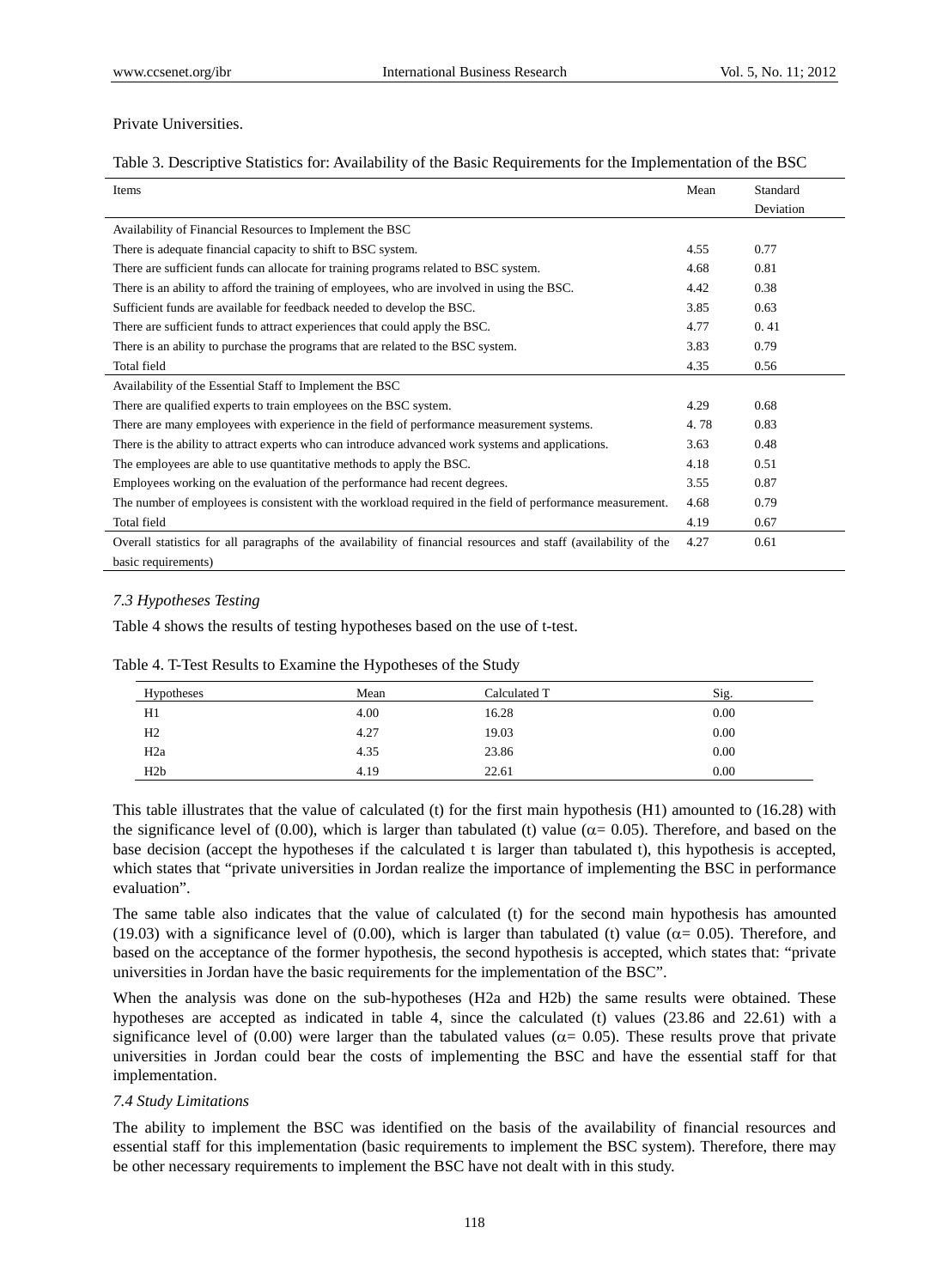#### **8. Conclusion**

The objective of this study was to determine the Jordanian Private Universities' awareness of the importance of implementing the BSC in performance evaluation and availability of the basic requirements (financial resources and staff) to implement the BSC.

The results of this study indicate that private universities in Jordan realize the importance of the implementing the BSC in the evaluation of performance, and the average of this awareness was (4). Furthermore, the results reveal that there is ability to implement the BSC in mentioned universities, and the overall mean of this ability was (4.27). It was also found that there is availability of financial resources and the essential staff in those universities for the implementation of the BSC, and the average of this availability has reached (4.35, 4.19), respectively.

The implications of this study emphasize the importance of implementing the BCS in Jordanian Private Universities as a strategic tool to assess and improve the performance and rationalize the decisions. The study also stresses the importance of holding workshops and training programs for employees to gain the necessary skills to apply the BSC in order to meet the work requirements in the new environment. Finally, the findings in this paper provide guidance for future empirical research to address other aspects concerning the use of the BSC in the higher education sector in Jordan.

## **References**

- Amaratunga, D., & Baldry, D. (2000). Assessment of facilities management performance in higher education properties. *Facilities*, *18*(7/8), 293-301. http://dx.doi.org/10.1108/02632770010340681
- Atkison, A. A., Kaplan, R. S., & Young, S. M. (2007). *Management accounting* (5th ed.). New Jersey: Person Prentice Hall.
- Beard, D. F. (2009). Successful applications of the balanced scorecard in higher education. *Journal of Education for Business*, *84*(5), 275-282. http://dx.doi.org/10.3200/JOEB.84.5.275-282
- Branes, G. R. (2007, 28 November). A balanced scorecard for higher education institutions; Moving towards business performance management. *AAIR Forum*. Australian Association for Institutional Research, Sydney, Australia.
- Bremser, W. G., & White, L. F. (2000). An experimental approach to learning about the balanced scorecard. *Journal of Accounting Education*, *18*(3), 241-255. http://dx.doi.org/10.1016/S0748-5751(00)00016-6
- Chang, O. H., & Chow, C. W. (1999). The balanced scorecard: A potential tool for supporting change and continuous improvement in accounting education. *Issues in Accounting Education*, *14*(3), 395-412. http://dx.doi.org/10.2308/iace.1999.14.3.395
- Chen, S. H., Yang, C. C., & Shiau, J. Y. (2006). The application of balanced scorecard in the performance evaluation of higher education. *The TQM Magazine*, *18*(2), 190-205. http://dx.doi.org/10.1108/09544780610647892
- Cullen, J., Joyce, J., Hassall, T., & Broadbent, M. (2003). Quality in higher education: From monitoring to management. *Quality Assurance in Education*, *11*(1), 5-14. http://dx.doi.org/10.1108/09684880310462038
- Delker, S. G. B. (2003). Balanced scorecard: An instrument of change for facilities services. A Project Presented to the Faculty of California State University, San Bernardino.
- Hafner, K. A. (1998). *Partnership for performance: The balanced scorecard put to the test at the university of California*. Retrieved from http://www.ucop.edu/ucophome/businit/10-98-bal-scor-chapter.pdf
- Higher Education Accreditation Commission. (2012). http://www.heac.org.jo/Heac/Home.aspx?lng=1
- Hilton, R. W. (2002). *Managerial accounting: Creating value in a dynamic business environment* (5th ed.). Boston Burr Ridge: McGraw-Hill Companies, Inc.
- Kaplan, R. S., & Norton, D. P. (1992, January-February). The balanced scorecard–measures that drive Performance. *Harvard Business Review*, 71-79.
- Kaplan, R. S., & Norton, D. P. (1996a). *Translating strategy into action: The balanced scorecard*. Boston: Harvard Business School Press.
- Kaplan, R. S., & Norton, D. P. (1996b, January-February). Using the balanced scorecard as a strategic management system. *Harvard Business Review*, 1-13.